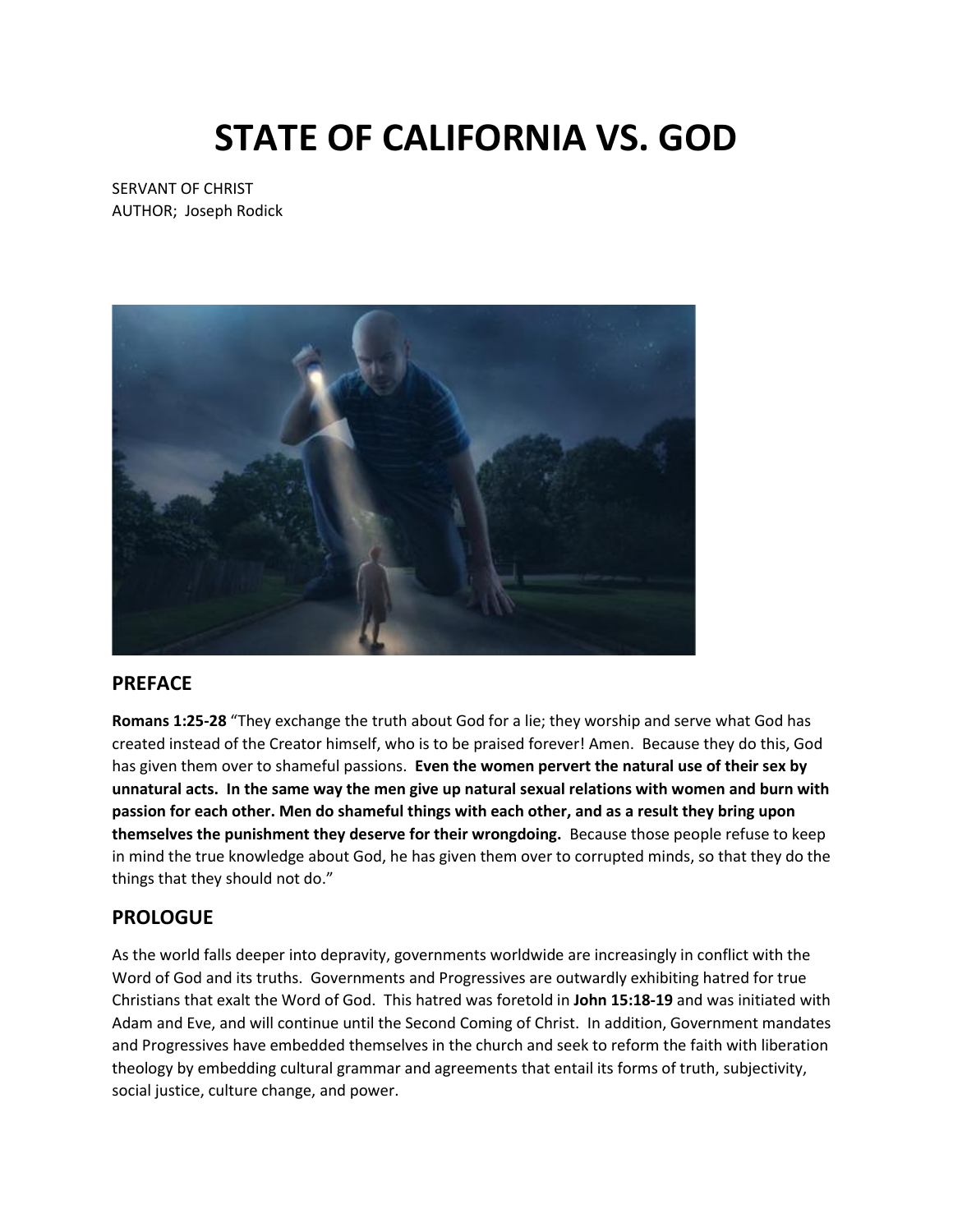## **INTRODUCTION**

The latest example of Progressive Government efforts to legislate Christian Free Speech and Biblical Writings may be in **California Assembly Bill 2943**. The bills' definitions and broad wording are significant concerns to the Christian community. Apprehensive, California Family Council asked about worst-case scenarios for Christians to assembly member Al Muratsuchi. He stated that it's time for the faith community to "**evolve with the times**." This essay will examine Bill 2943 and explore its possible ramifications for Christians living in California.

# **TABLE OF CONTENTS**

- 1. ASSEMBLY BILL No. 2943, **broad definitions & Violations**
- 2. ASSEMBLY BILL No. 2943, Review
- 3. **Submission** to Governing Authorities
- 4. **Born Broken**
- 5. Who has the power to **convict**?
- 6. One's fight or disagreement is with **whom**?
- 7. **Choice**
- 8. Conclusion



**1. ASSEMBLY BILL No. 2943, BROAD DEFINITIONS & VIOLATIONS**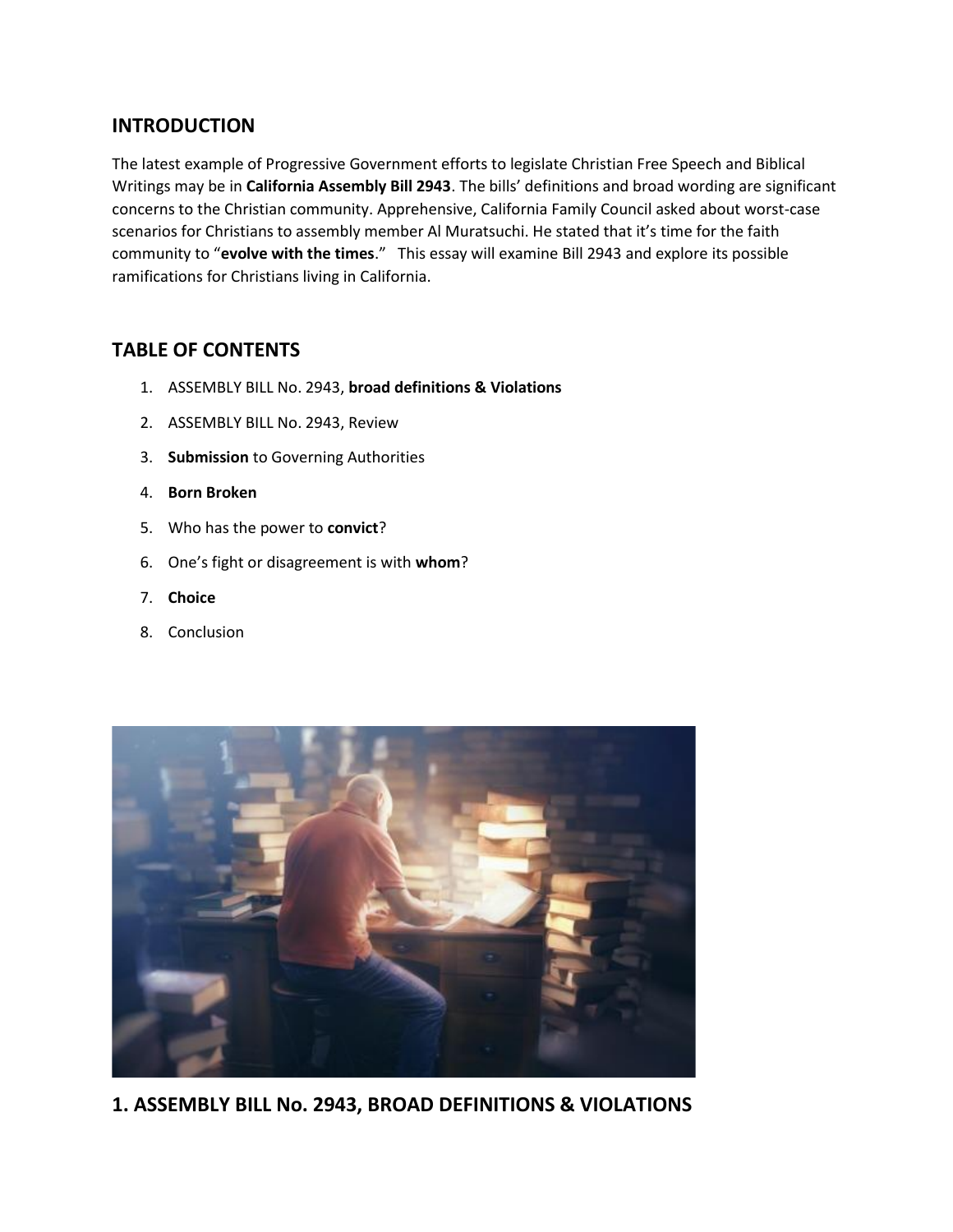#### **LEGISLATIVE COUNSEL'S DIGEST** – **February 16, 2018, declares the following**

#### **AB 2943**, as introduced, Low**. Unlawful business practices: sexual orientation change efforts**.

Existing law, the Consumer Legal Remedies Act, makes unlawful certain unfair methods of competition and unfair or deceptive acts or practices undertaken by any person in a transaction intended to result or which results in the sale or lease of goods or services to any consumer. Existing law authorizes any consumer who suffers damages as a result of these unlawful practices to bring an action against that person to recover damages, among other things.

Existing law prohibits mental health providers, as defined, from performing sexual orientation change efforts, as specified, with a patient under 18 years of age. Existing law requires a violation of this provision to be considered unprofessional conduct and subjects the provider to discipline by the provider's licensing entity.

#### **This bill would include, as an unlawful practice prohibited under the Consumer Legal Remedies Act, advertising, offering to engage in, or engaging in sexual orientation change efforts with an individual. The bill would also declare the intent of the Legislature in this regard.**

**SECTION 1, Line 1-4** The Legislature finds and declares the following: **Contemporary science** recognizes that being lesbian, gay, bisexual, or transgender is part of the natural spectrum of human identity and is not a disease, disorder, or illness.

**SECTION 2, 1761, (i) (1)** "Sexual orientation change efforts" means any practices that seek to change an individual's sexual orientation. This includes efforts to change behaviors or gender expressions, or to eliminate or reduce sexual or romantic attractions or feelings toward individuals of the same sex.

**SECTION 3, 1770, Line (28)** Advertising, offering to engage in, or engaging in for sale, or selling services constituting sexual orientation change efforts with to an individual.

SHANT IN Dig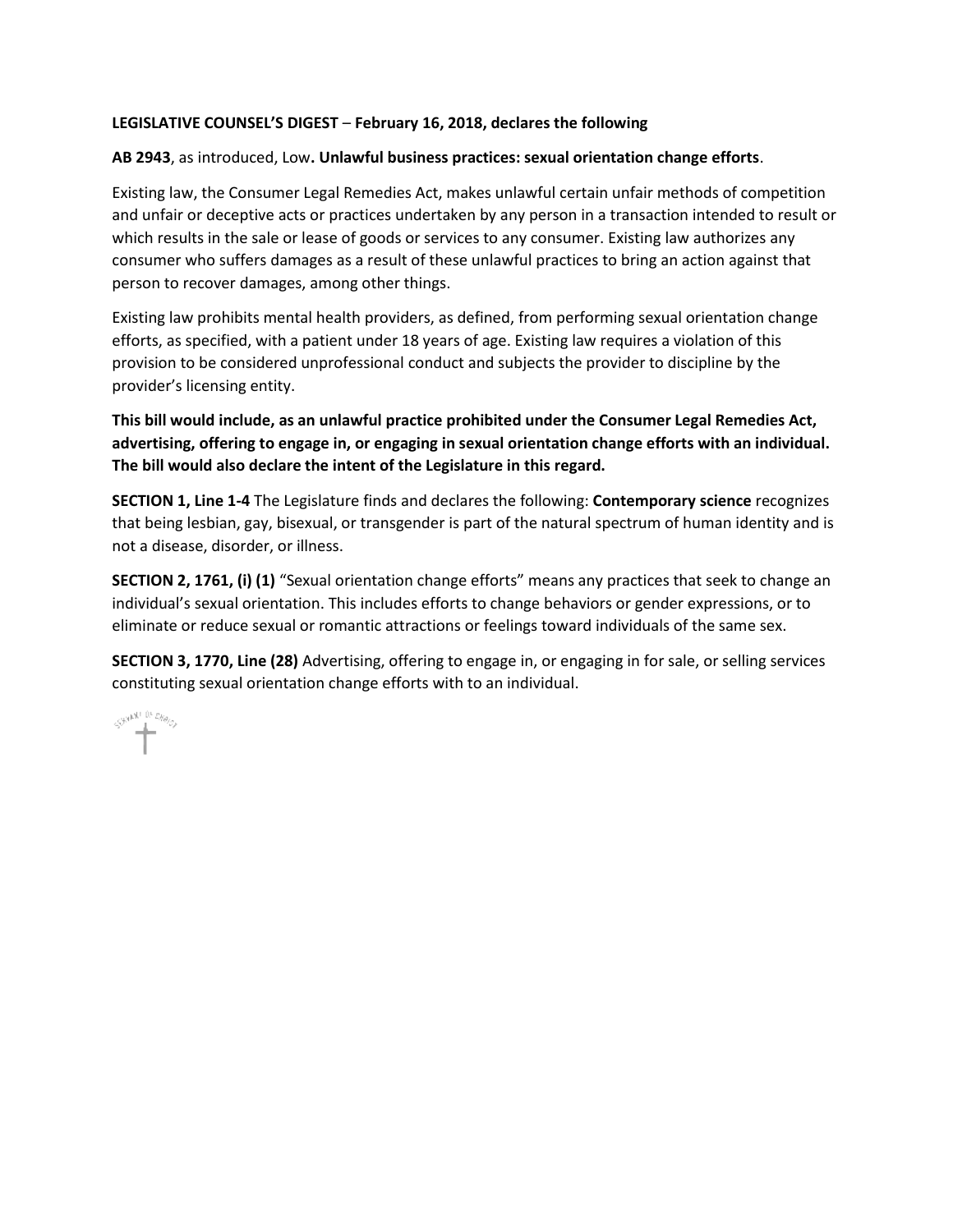

# **2. ASSEMBLY BILL No. 2943, Review**

The highlighted wording in sections 1761,170 listed above indicates board definitions, which suggests that future enforcement will be wide-ranging in scope and possibly lead to enforcement upon Christians and Christian Materials, including the Bible. Note: Both Snopes and Factcheck dismiss any concerns voiced by the Christian Organizations since the bill does not mention the Bible, Christianity, or religion at all. But, the Wikipedia encyclopedia does include religious and spiritual approaches under the (**SOCE**). With this understanding, it appears the biblical process of **regeneration** and **sanctification**, entailing separation of the believer from the depravities of this world and the obedience to the Word of God, is in **direct violation**, as listed below.

**Leviticus 18:22** "**No man is to have sexual relations with another man**; God hates that." **Leviticus 20:13** "**If a man has sexual relations with another man, they have done a disgusting thing**, and both shall be put to death. They are responsible for their own death."

**1Corinthians 6:9** "Surely you know that the wicked will not possess God's Kingdom. Do not fool yourselves; people who are immoral or who worship idols or are adulterers or **homosexual perverts**" **1Corinthians** 7:2 "But because there is so much immorality, **every man** should have his own wife, and every woman should have her own husband."

**1Timothy 1:10** "and **immoral men and homosexuals** and kidnappers and liars and perjurers, and whatever else is contrary to sound teaching,"

**Romans 1:26-27** "For this reason, God gave them over to degrading passions; for their women exchanged the natural function for that which is unnatural, and in the same way also the men abandoned the natural function of the woman and burned in their desire toward one another, **men with men committing indecent acts** and receiving in their own persons the due penalty of their error."

**Summing Up;** Let Us, peer, into God's Word for direction.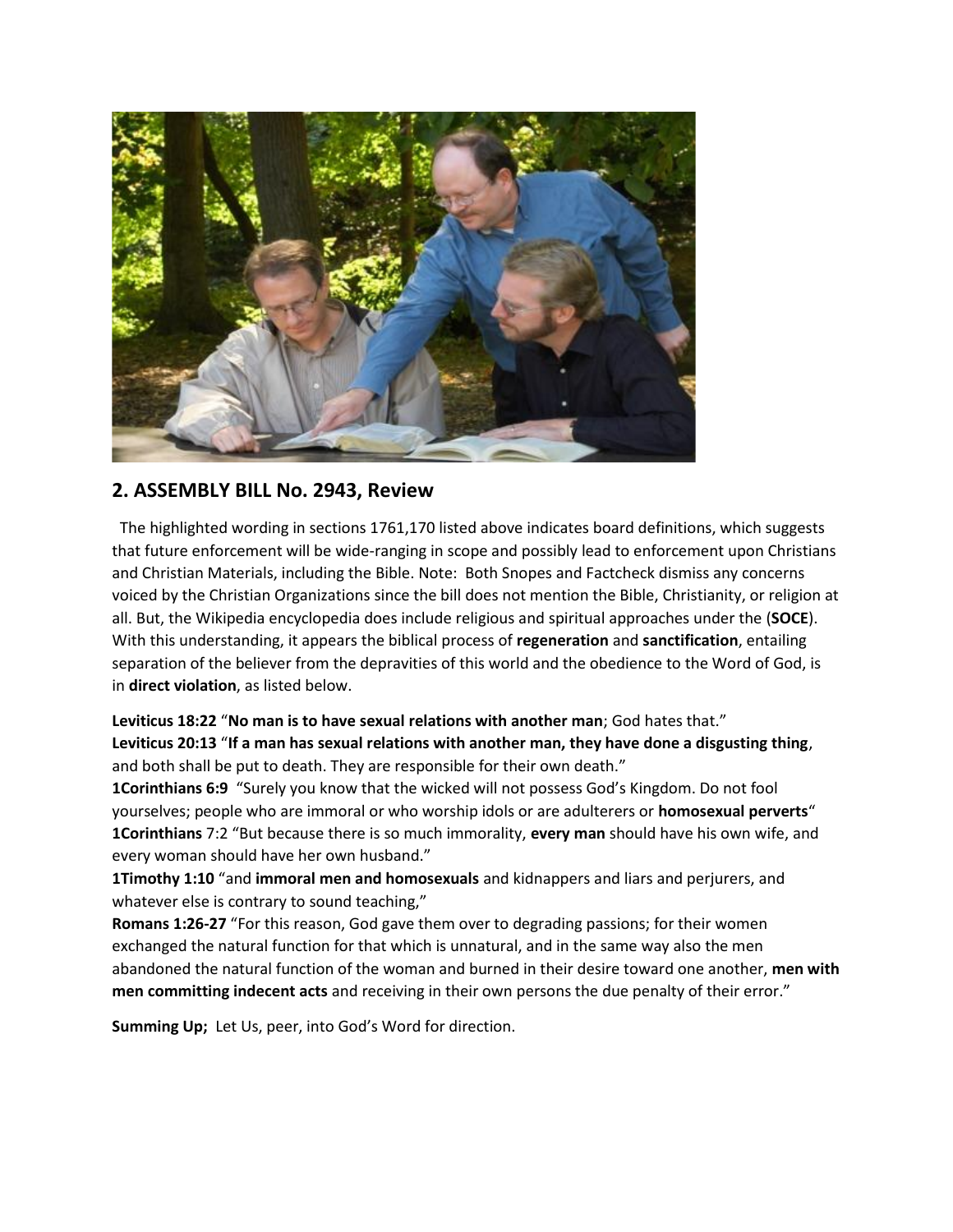

# **3. Submission to Governing Authorities**

**Romans 13:1-7** " **Let every person be in subjection to the governing authorities. For there is no authority except from God, and those which exist are established by God.** Therefore he who resists authority has opposed the ordinance of God; and they who have opposed will receive condemnation upon themselves. For rulers are not a cause of fear for good behavior, but for evil. Do you want to have no fear of authority? Do what is good, and you will have praise from the same; for it is a minister of God to you for good. But if you do what is evil, be afraid; for it does not bear the sword for nothing; for it is a minister of God, an avenger who brings wrath upon the one who practices evil. Wherefore it is necessary to be in subjection, not only because of wrath, but also for conscience' sake. For because of this you also pay taxes, for rulers are servants of God, devoting themselves to this very thing. Render to all what is due them: tax to whom tax is due; custom to whom custom; fear to whom fear; honor to whom honor."

**1Peter 2:13-14** "**Submit yourselves for the Lord's sake to every human institution**, whether to a king as the one in authority, or to governors as sent by him for the punishment of evildoers and the praise of those who do right."

**Reasoning**: Apostle Peter and Paul wrote that we need to be subjective to our governing authorities. However, does this include when it's in direct violation of the Word of God? Jesus & Luke gave us the answer to this question when confronted with the same fundamental issue.

**Matthew 22:15-22** "The Pharisees went off and made a plan to trap Jesus with questions. Then they sent to him some of their disciples and some members of Herod's party. "Teacher," they said, "we know that you tell the truth. You teach the truth about God's will for people, without worrying about what others think, because you pay no attention to anyone's status. Tell us, then, what do you think? Is it against our Law to pay taxes to the Roman Emperor, or not?" Jesus, however, was aware of their evil plan, and so he said, "You hypocrites! Why are you trying to trap me? Show me the coin for paying the tax!" They brought him the coin, and he asked them, "Whose face and name are these?" "The Emperor's," they answered. So Jesus said to them, "Well, then, **pay to the Emperor what belongs to the**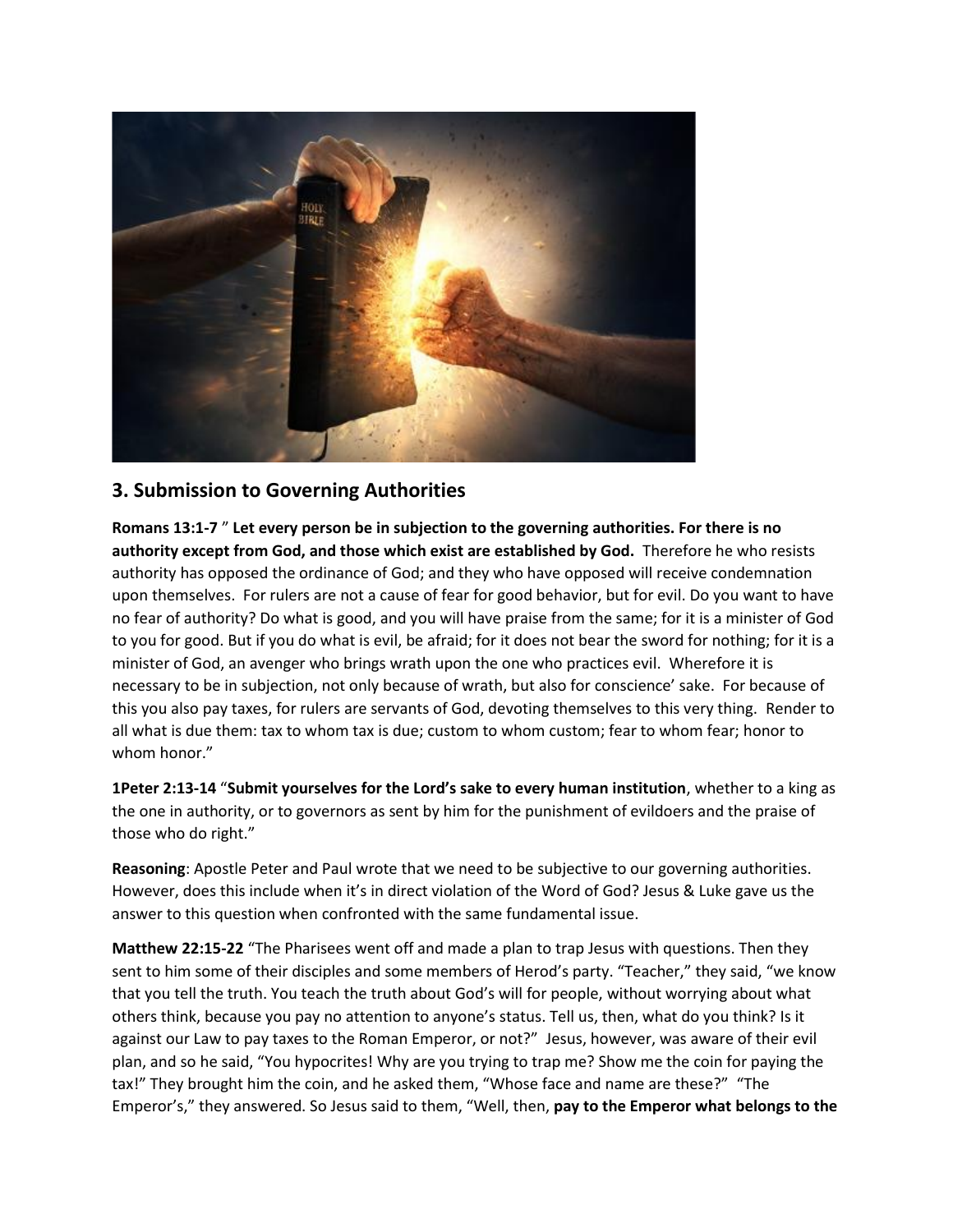**Emperor, and pay to God what belongs to God**." When they heard this, they were amazed; and they left him and went away."

**Mark 12:13-17** "Some Pharisees and some members of Herod's party were sent to Jesus to trap him with questions. They came to him and said, "Teacher, we know that you tell the truth, without worrying about what people think. You pay no attention to anyone's status, but teach the truth about God's will for people. Tell us, is it against our Law to pay taxes to the Roman Emperor? Should we pay them or not?" But Jesus saw through their trick and answered, "Why are you trying to trap me? Bring a silver coin, and let me see it." They brought him one, and he asked, "Whose face and name are these?" "The Emperor's," they answered. So Jesus said, "Well, then, **pay to the Emperor what belongs to the Emperor, and pay to God what belongs to God**." And they were amazed at Jesus."

**Act 5:29** "But Peter and the apostles answered and said, "**We must obey God rather than men**."

**Conclusion**: The scriptures indicate that there are two spiritual forces', a worldly and a divine, that serves the purposing and will of Jehovah. Jesus, in **Matthew 28:18**, states that He has **authority over both heaven and earth**, which instructs that every person **should be subject and obey their worldly governing rules until it violates the Word of God**.



## **4. Born Broken**

When we fail to humble ourselves to Christ Jesus completely, it is human nature to justify our actions due to the conviction of the Holy Spirit. Our sexuality is one of those parts that is the hardest to give to Christ Jesus. Studies by gay geneticists Simon LeVay, M.D. in 1993, Dr. Dean Hamer in 1993, and Tuck Ngun, Ph.D. in 2015 show that DNA and chemical links to homosexuality have been either non-replicable precarious or possibly fraudulent. However, even though the study results for these geneticists are in question, the LGBT or GLBT communities, government, and the news media have listed them as fact.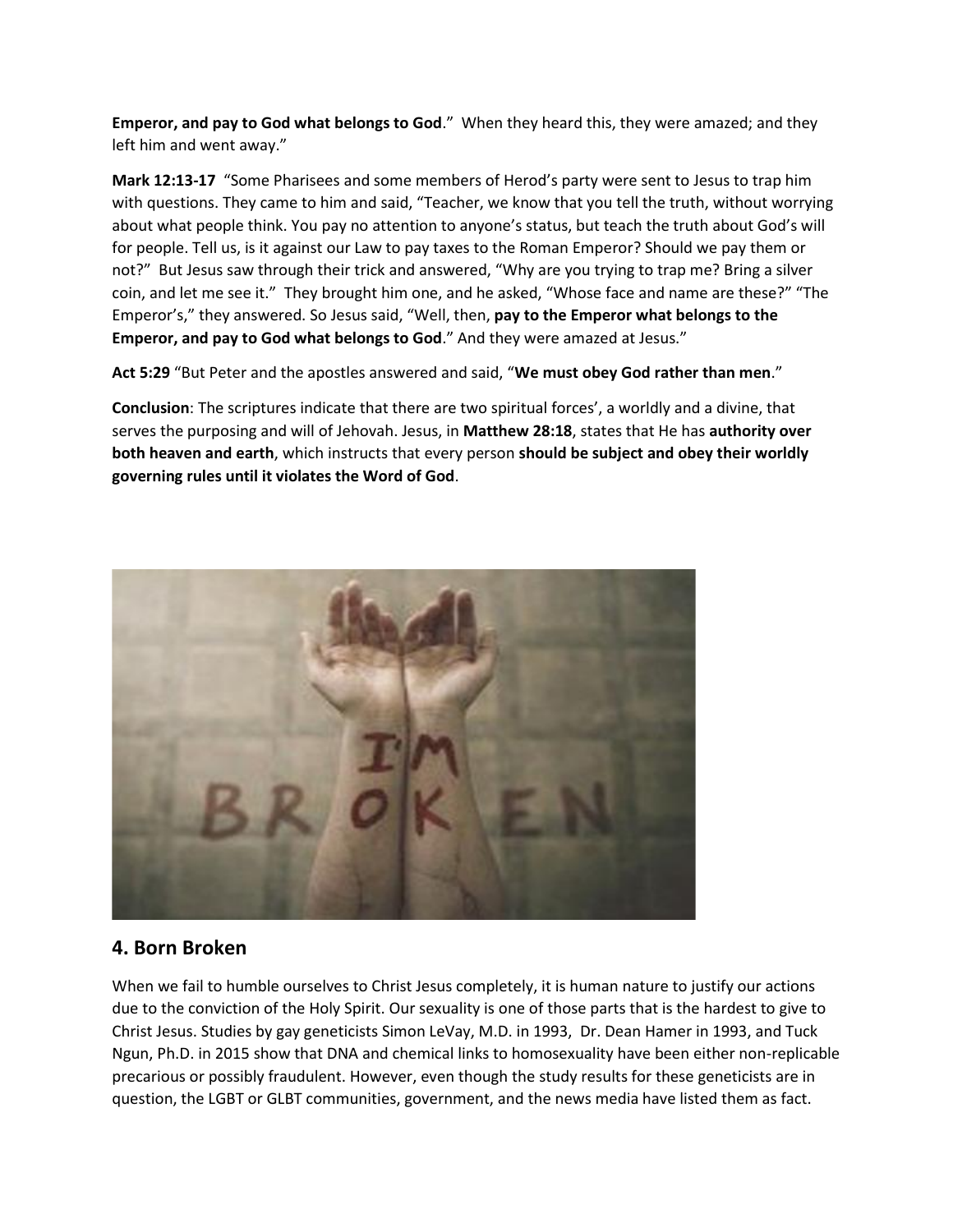Not in question are eight major studies of identical twins performed in Australia, the U.S., and Scandinavia during the last two decades; all these studies arrived at the same conclusion: gays were not born that way. At best, genetics is a minor factor," says Dr. Neil Whitehead, Ph.D.," it is like someone choosing a favorite color or flavor."

Finally, Geneticists refuse to comment on DNA and chemical links to homosexuality; they are unwilling to comment directly due to possibly losing their positions or grants. However, a typical response is "the answer is in the math." Human DNA has around 3 billion bases, which indicates that a DNA and chemical link to homosexuality is non-relevant and non-generational due to its nature.

#### **Summing Up**:

 The Bible describes sin as disobedience to the law of God (1 John 3:4). Since the first "sin" disobedience towards God, the inherent inclination to sin entered humankind, thus becoming sinners by nature. This worldly inner nature of disobedience towards God has festered ever-increased depravity and rebellion. Because of the inherent and learned sin, rebellion toward God stops us from having a relationship with Him. To overcome and establish a relationship with God, the Bible reveals that we must meek/humble ourselves to God and accept Christ Jesus as our Lord and Savior. This humbling includes every aspect of our lives, including our sexuality.

Matthew 16:24 "Then Jesus said to His disciples, "If anyone wishes to come after Me, let him **deny himself**, and take up his cross, and follow Me."

A **spiritual battle** is raging for the **soul of each individual**; without humbling/meeking our Spirit to the Holy Spirit, the iniquity of our own Spirit will lose us to this world, as noted in Mark 7:21-23 & Galatians 5:16-17.

**Mark 7: 21-23** "For from the inside, from your heart, come the evil ideas which lead you to do immoral things, to rob, kill, commit adultery, be greedy, and do all sorts of evil things; deceit, indecency, jealousy, slander, pride, and folly— **all these evil things come from inside you and make you unclean**."

**Galatians 5:16-17** "**So I say, live by the Spirit, and you will not gratify the desires of the sinful nature**. For the sinful nature desires what is contrary to the Spirit, and the Spirit what is contrary to the sinful nature. **They are in conflict with each other**, so that you do not do what you want."

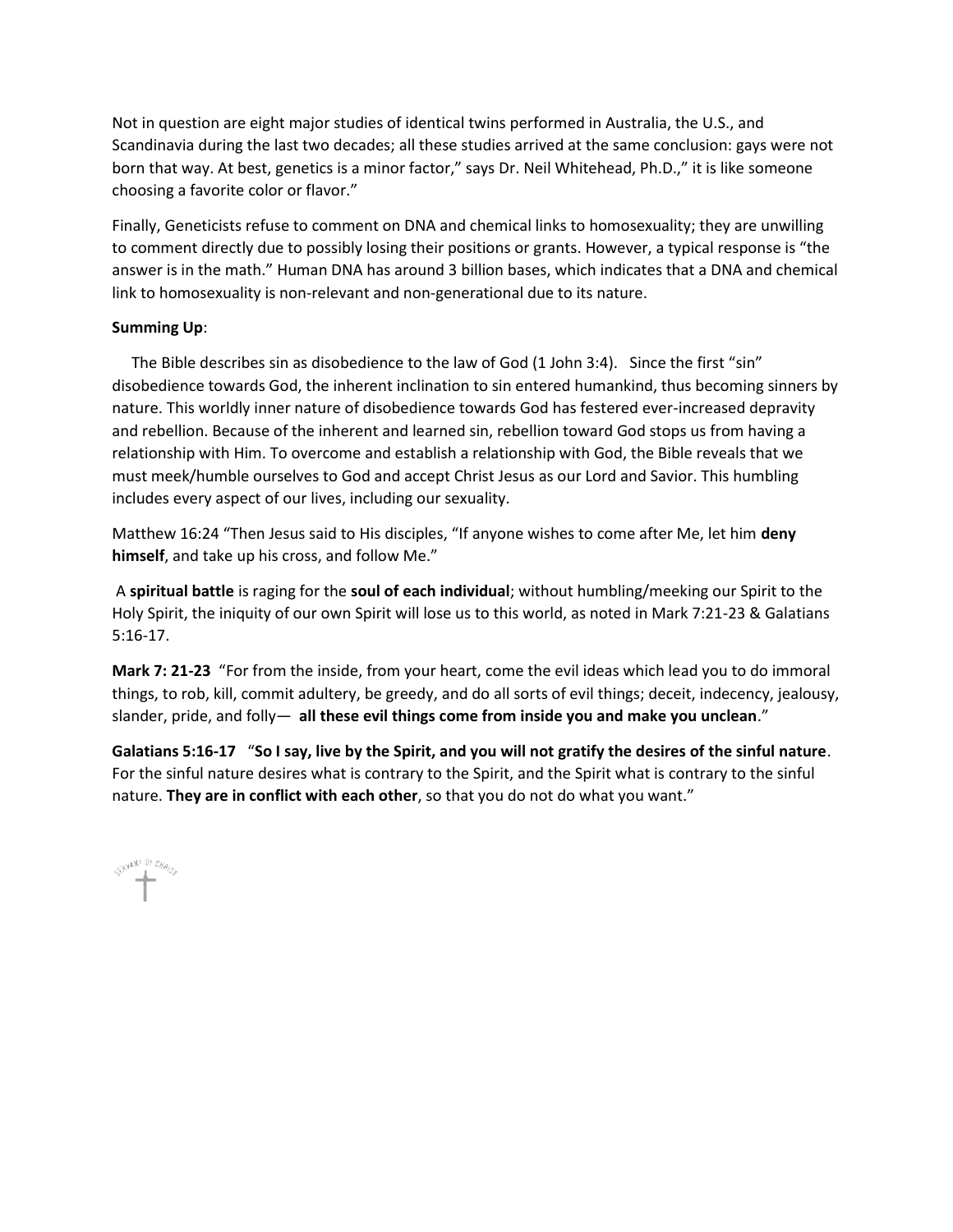

# **5. Who has the power to convict?**

The Greek word for "reprove" is " elegcho, "**to convict**." So the **ministry of the Holy Spirit is to convict** the world of three things: **sin**, **righteousness**, and **judgment, drawing all humankind to Christ Jesus**.

**John 16:8-11** "And He, when He comes, **will convict** the world concerning sin, and righteousness, and judgment; concerning sin, because they do not believe in Me; and concerning righteousness, because I go to the Father, and you no longer behold Me; and concerning judgment, because the ruler of this world has been judged."

**Summing Up**: There is a difference between worldly sorrow or remorse and the conviction of the Holy Spirit. People getting a traffic ticket feel sorrow or remorse; people in prison are sometimes sorry for what they did. However, these emotions are short-lived and forgotten, finding them back to living their everyday lives. **The conviction of the Holy Spirit is different**. The conviction of the Holy Spirit brings a person in personal contact with Christ Jesus to either accept or deny Him as their Lord and Savior. If a person rejects the conviction of the Holy Spirit, an individual continues living life, lost to worldly wants and desires. On the other hand, suppose a person accepts the conviction of the Holy Spirit and surrenders their life to Christ Jesus. In that case, the person is made complete by regeneration and becomes a new creation, blessed by the union of their submissive Spirit and the Holy Spirit.

**Psalms 32:1-5** "How blessed is he whose transgression is forgiven, Whose sin is covered! How blessed is the man to whom the LORD does not impute iniquity, And in whose spirit there is no deceit! When I kept silent about my sin, my body wasted away Through my groaning all day long. For day and night Thy hand was heavy upon me; My vitality was drained away as with the fever heat of summer. I acknowledged my sin to Thee, And my iniquity I did not hide; I said, "I will confess my transgressions to the LORD"; And Thou didst forgive the guilt of my sin.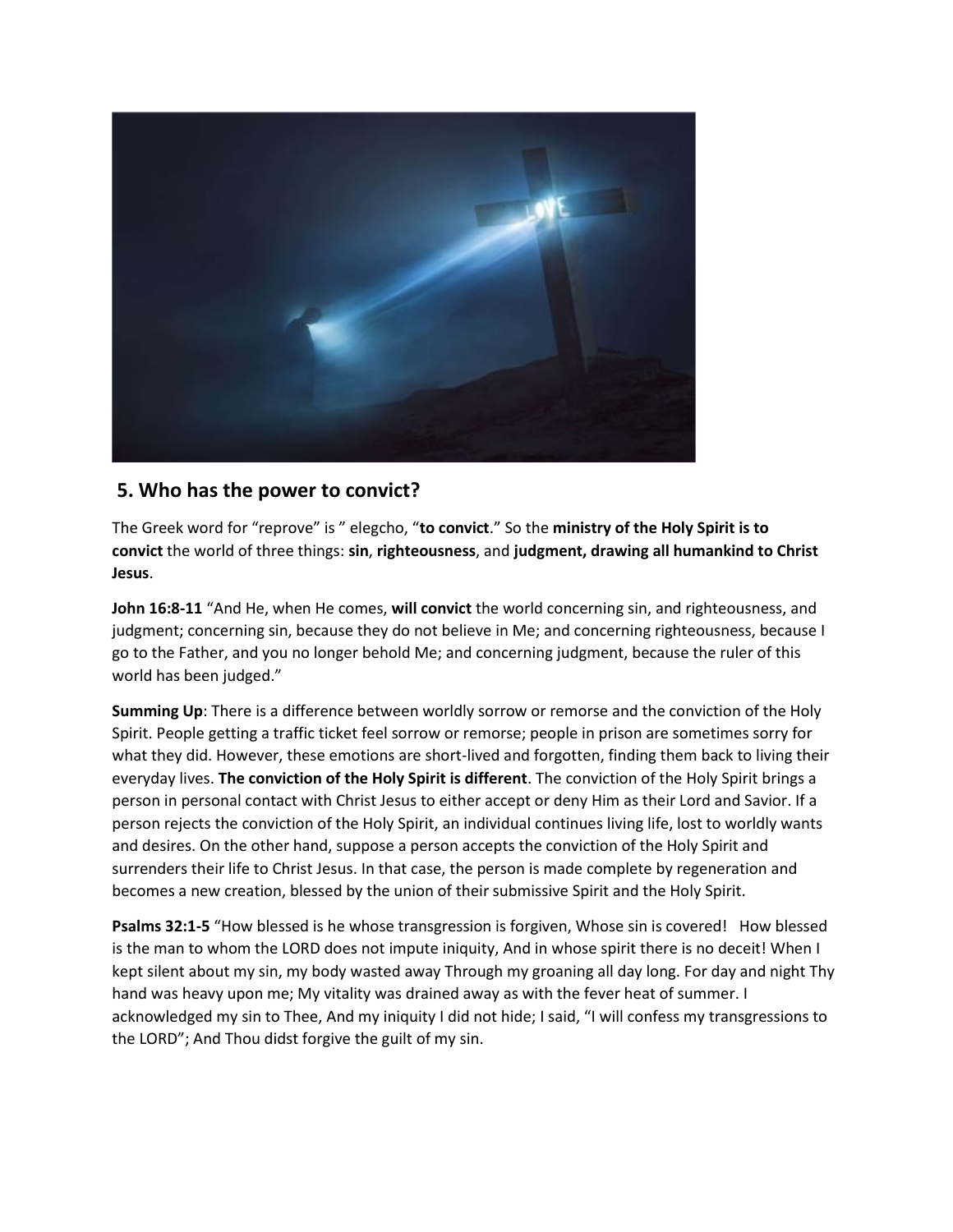

# **6. One's fight or disagreement is with whom?**

#### **The Great Commandment**

**Matthew 22:34-40** "But when the Pharisees heard that He had put the Sadducees to silence, they gathered themselves together. And one of them, a lawyer, asked Him a question, testing Him, "Teacher, which is the great commandment in the Law?" And He said to him, "'**YOU SHALL LOVE THE LORD YOUR GOD WITH ALL YOUR HEART, AND WITH ALL YOUR SOUL, AND WITH ALL YOUR MIND**.' "This is the great and foremost commandment. "The second is like it, '**YOU SHALL LOVE YOUR NEIGHBOR AS YOURSELF**.' "On these two commandments depend the whole Law and the Prophets." **Galatians 5:13-1**4 "For you were called to freedom, brethren; only do not turn your freedom into an opportunity for the flesh, but through love serve one another. For the whole Law is fulfilled in one word, in the statement, "**YOU SHALL LOVE YOUR NEIGHBOR AS YOURSELF**."

**Summing Up**: Christ Jesus has commanded us to love his neighbor; **there are no exclusion**s. Loving God and Neighbor are the most important commandments. One's struggle is due to the conviction of the Holy Spirit and should never be with thy neighbor.

CHANNEL OF CHANNEL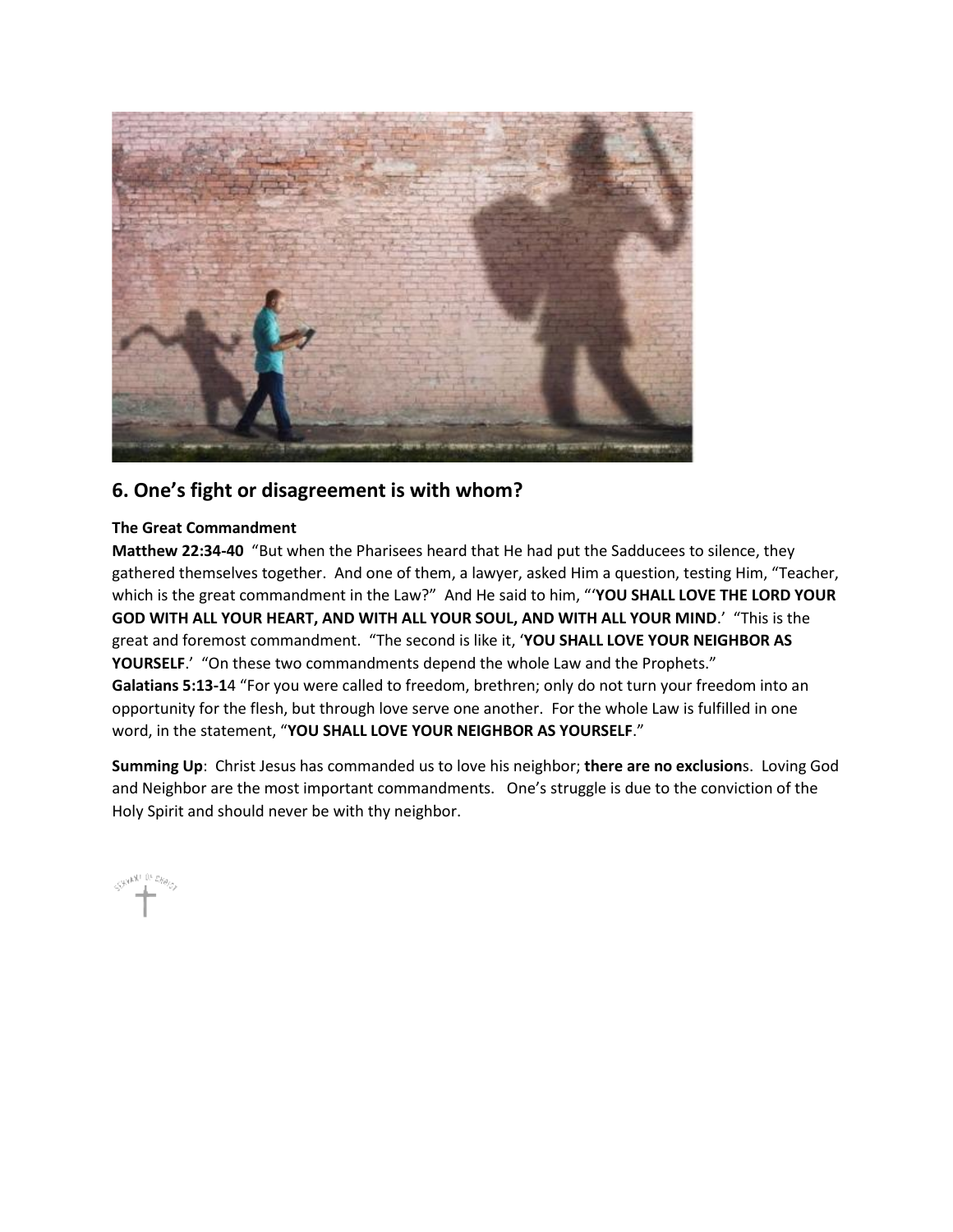

# **7. Choice**

**Trust in God's sovereignty is central to understanding freedom throughout the Bible**. From the beginning of humankind, God's sovereignty has allowed disobedience to His will so that humanity can understand and learn the vanity of being disobedient to the contrary obedient nature that exhibits humbleness, humility to Christ Jesus that brings everlasting peace, love, and joy.

Ecclesiastes brings us to a pondering moment that makes us aware that futility is endless until we humble or meek our hearts to Christ Jesus.

**All Is Vanity** - **Ecclesiastes 1:1-11** "The words of the Preacher, the son of David, king in Jerusalem. "**Vanity of vanities," says the Preacher, "Vanity of vanities! All is vanity**." What advantage does man have in all his work Which he does under the sun? A generation goes and a generation comes, But the earth remains forever. Also, the sun rises and the sun sets; And hastening to its place it rises there again. Blowing toward the south, Then turning toward the north, The wind continues swirling along; And on its circular courses the wind returns. All the rivers flow into the sea, Yet the sea is not full. To the place where the rivers flow, There they flow again. All things are wearisome; Man is not able to tell it. The eye is not satisfied with seeing, Nor is the ear filled with hearing. That which has been is that which will be, And that which has been done is that which will be done. So, there is nothing new under the sun. Is there anything of which one might say, "See this, it is new"? Already it has existed for ages Which were before us. There is no remembrance of earlier things; And also of the later things which will occur, There will be for them no remembrance Among those who will come later still.

**Reasoning**: "**Vanity**" here speaks of emptiness. It is to waste life without any purpose or any goal. It means to live like an animal. There are a great many people who live like that. Ecclesiastes portrays life without redemption and the promise of eternal life in Jesus Christ.

**Summing Up**: God's sovereignty has allowed each individual a "Choice" to either deny Christ Jesus and live a futile disobedient life or accept Christ Jesus and live a life full of purpose as the Holy Spirit regenerates and sanctifies. The whole purpose of creation was to give each of us this choice. **What do you choose?**